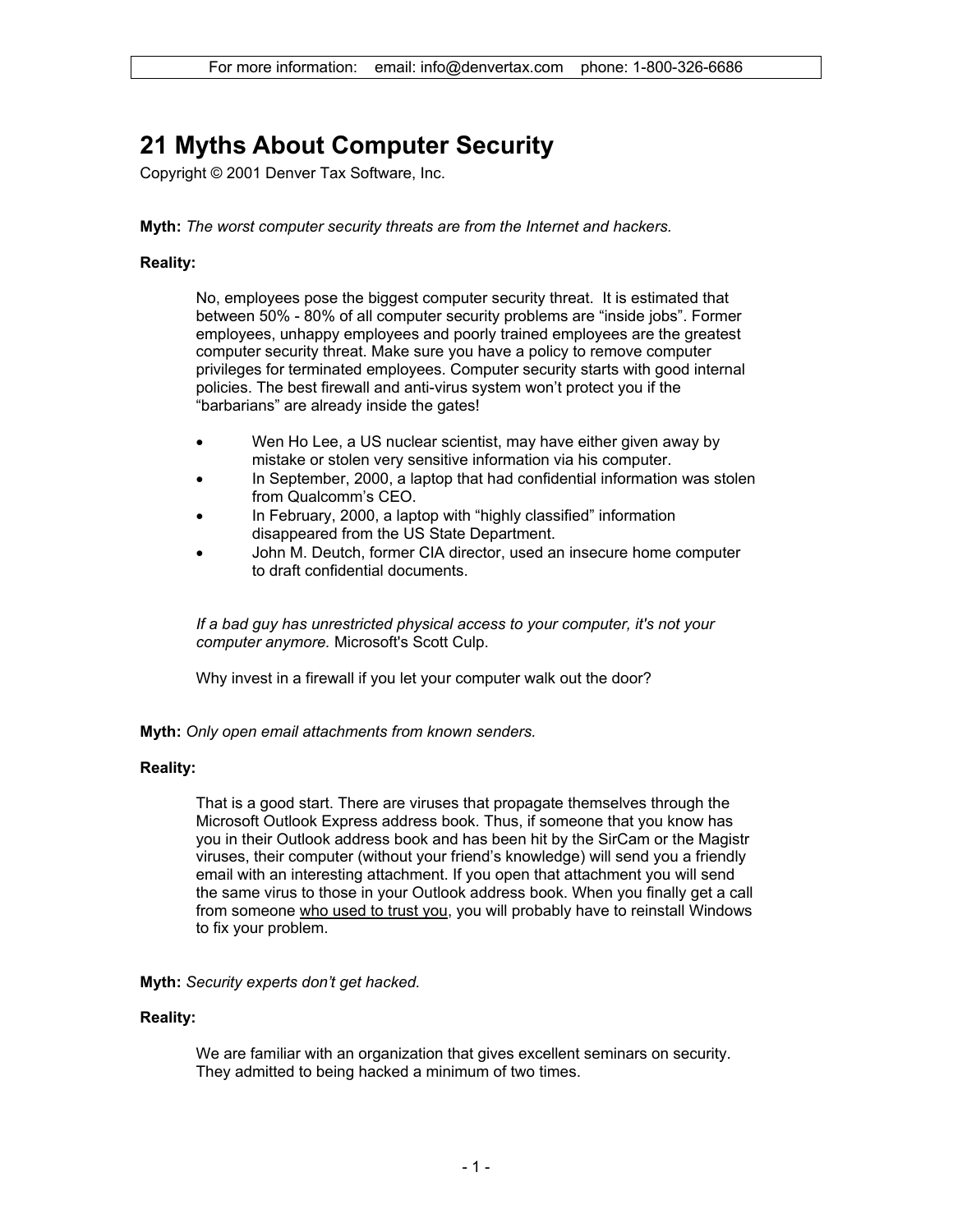Steve Gibson, a well known computer expert, indicated that his Web site was a victim of a Denial of Service (DoS) attack. The hacker that did that was a 13 year old.

**Myth:** *You don't need to be concerned about new viruses until you get an email from your virus scanner provider. That is because developers of virus scanner software send email to customers when a bad virus has been discovered.* 

## **Reality:**

Anti virus software developers usually notify customers via email when they have a solution to detecting a bad virus. There is a critical difference between being notified that a bad virus is spreading quickly and being notified a day or two later that there is finally a definition file that will help block the virus.

Get on a mailing list of a service that will notify you when there is a new, damaging and active virus on the loose. Your anti virus software developer might send you that email hours or several days too late.

**Myth:** *You only need a good virus scanner.* 

## **Reality:**

This really depends on needs of the business. What if the hacker works (or once worked) with you. They might be able to walk up to a machine, put a floppy in the computer, and walk away with sensitive information.

Virus scanners usually don't stop hackers from gaining access to your system via the Internet. If hackers get that far, they might be able to remotely access, view and even change information on your system. A break – in is not a virus, and virus scanners look for viruses.

**Myth:** *You can't get a virus from plain text email.*

## **Reality:**

Email that contains html code usually looks like a Web page. Email that has html code can contain a virus. That is because of ActiveX, JavaScript and other components that can be hidden in email that looks like a Web page. So, what does this have to do with plain text email? Email with html code can be designed to look as if it is plain text, but invisibly contain the virus threat. If it appears to be a plain text email, you really don't know for sure that it is plain text.

**Myth:** *If you buy and install the best virus scanner, you won't get viruses.* 

## **Reality:**

In 1998 that could have been a true statement. In 1998 it took about a year from the time that a virus was discovered to the time when it could infect lots of systems. Viruses (we are including computer worms with viruses) are spreading at a faster rate than before. It is critical to periodically update the scanner's virus definitions. In 2000 updating definitions monthly was prudent. In early 2001,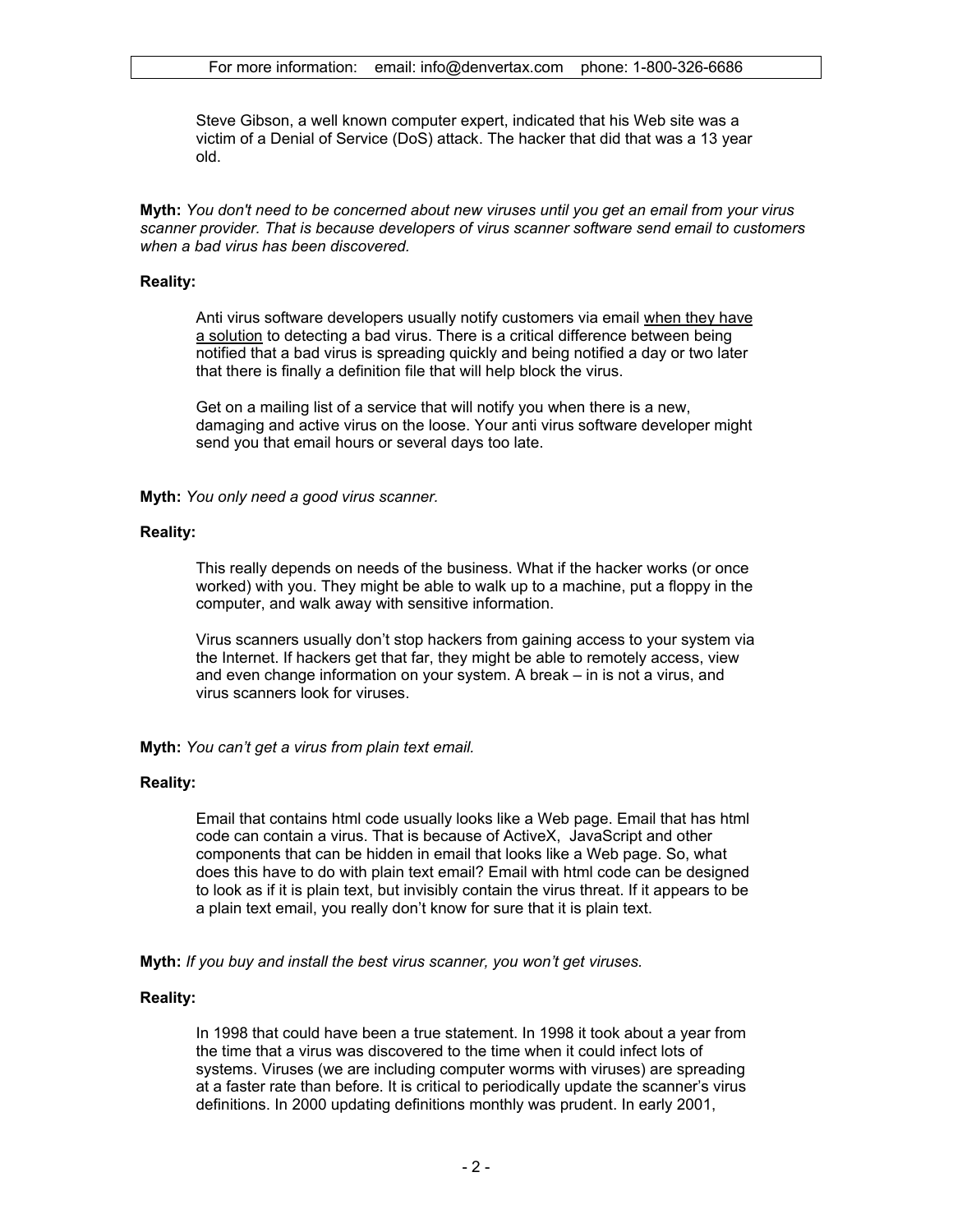weekly definition file updates made sense. Towards the end of 2001, daily virus definition updates are barely fast enough.

On September 18, 2001, the Nimda virus spread throughout the Internet in a matter of hours.

Needless to say, it is best to schedule daily virus definition downloads to run automatically every night.

**Myth:** *The greatest computer security threat is that of a hacker trashing my system and network.* 

## **Reality:**

The data on the system is usually more valuable than the system itself.

The worst threat is to have something stolen from the system, and have no idea that it was stolen. The hacker breaks into your system; the hacker steals your important information; and the hacker doctors the logs. The information is gone or duplicated, and there is no trace that the system was hacked.

What would happen if your identity was stolen? Possible financial ruin. What would happen if your customers' credit cards were stolen from your system? Possible financial ruin and loss of reputation.

**Myth:** *Buy the most computer security that you can afford.* 

#### **Reality:**

The cost of computer security must be justified. Your business needs more security than a kid's home computer but less security than one of the FBI's computers. What could a computer security problem cost you? What are the most likely computer security threats that you face? How much does it cost to close security vulnerabilities?

Some of the best computer security measures are inexpensive. Locks on doors and hard to crack passwords are inexpensive and fairly effective.

**Myth:** *If you hire a security "expert," you don't need to get involved with security yourself.* 

## **Reality:**

At a minimum, you need to know enough about security to get a feeling if something is going wrong. A security consultant should be enough of an "expert" to explain to you what she is doing, and what you need to look for.

**Myth:** *Windows NT4, 2000 and XP® are secure systems since they have achieved high Federal government security ratings.* 

## **Reality:**

It is true that Windows 2000 and NT4 (with Service Pack 6a) have received the NSA (National Security Agency) C2 rating. A C2 security rating is more security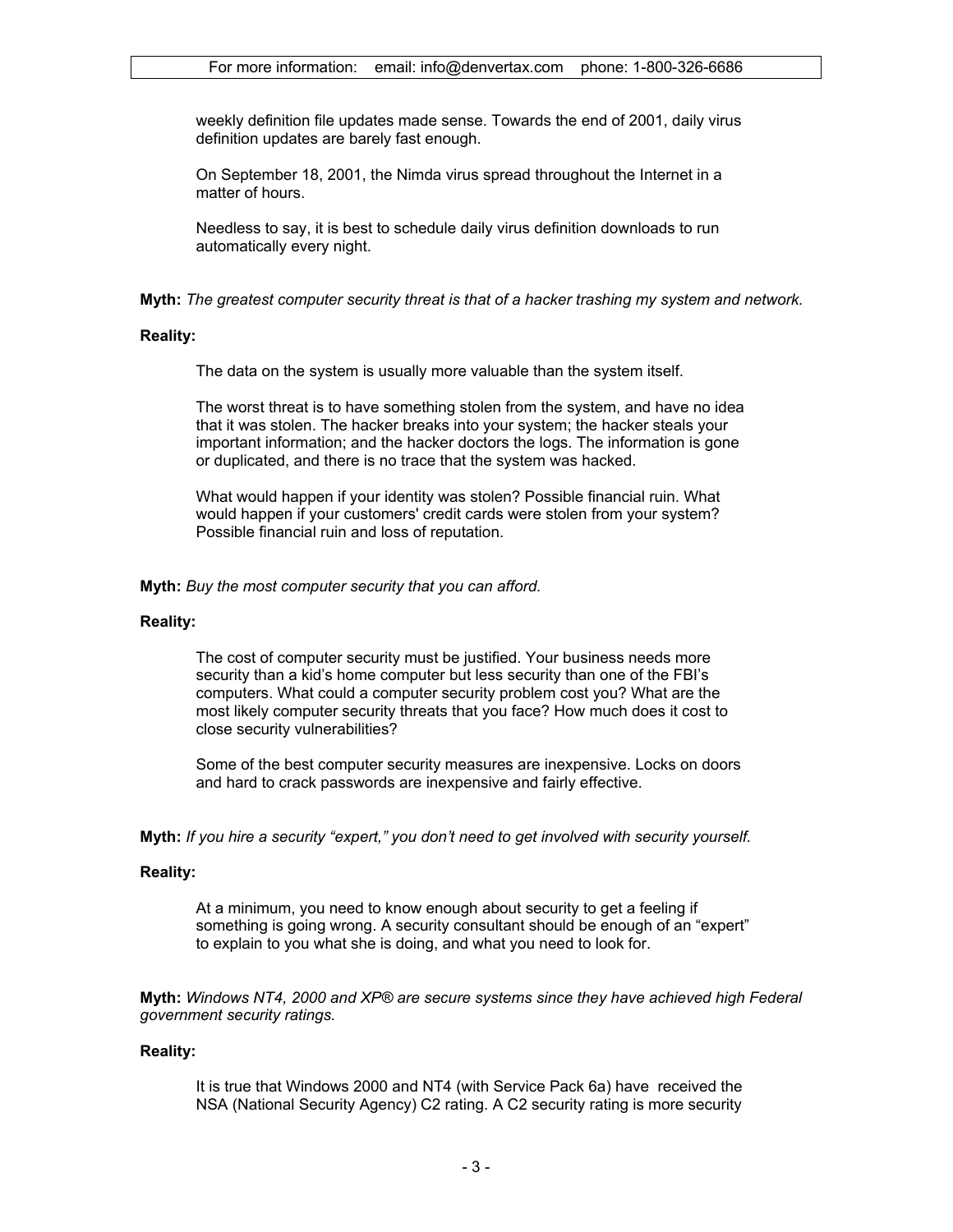than most business need. However, Windows NT4 and Windows 2000, as they come typically installed, have plenty of security holes. You have to take the time to plug the security holes. We don't yet know how secure XP really is.

**Myth:** *Only machines that host Web sites might run Microsoft® Internet Information Server (IIS).* 

#### **Reality:**

If you are using Microsoft's FrontPage® on a Windows® NT4 or 2000 system, chances are that you are constantly running IIS in the background.

What if you are running IIS? IIS takes some work to make it secure. Microsoft has been good enough to make security patches available for IIS. If you are running IIS, and you have not taken advantage of those patches, you probably have been hit by the Code Red and Nimda virus (worm).

**Myth:** *Microsoft Windows XP is the most secure version of Windows yet.* 

#### **Reality:**

We don't know that, and would you bet your business on a Microsoft promise? New Microsoft operating systems often need to go through one or two service packs before most of the security holes have been fixed. Windows XP might be the most secure Windows operating system, but do you want to be the guinea pig?

It takes time for hackers to discover security problems, and it takes time for security experts to figure out the solutions. Books that describe how to close some Windows 2000 security problems were published only months before the Windows 2000 replacement (XP) was released.

**Myth:** *A strong password can't be broken.* 

#### **Reality:**

A strong password contains upper and lower case letters, numbers, one or more special characters. A strong password is typically seven or more characters long. A strong password does not contain the username, words or names. If possible, passwords should contain non printing characters.

A strong password can be broken or cracked with commercially available software. A strong password takes much more time to crack than a weak password. Breaking a strong password takes a "brute force" attempt to crack, but it definitely can be done.

**Myth:** *Since a router is attached to my DSL line, I am safe from hackers.* 

#### **Reality:**

A router can help with computer security, but its primary purpose is to move packets of data to appropriate destinations as fast as possible. Don't mistake a router for a firewall. The purpose of a firewall is to block unwanted access to a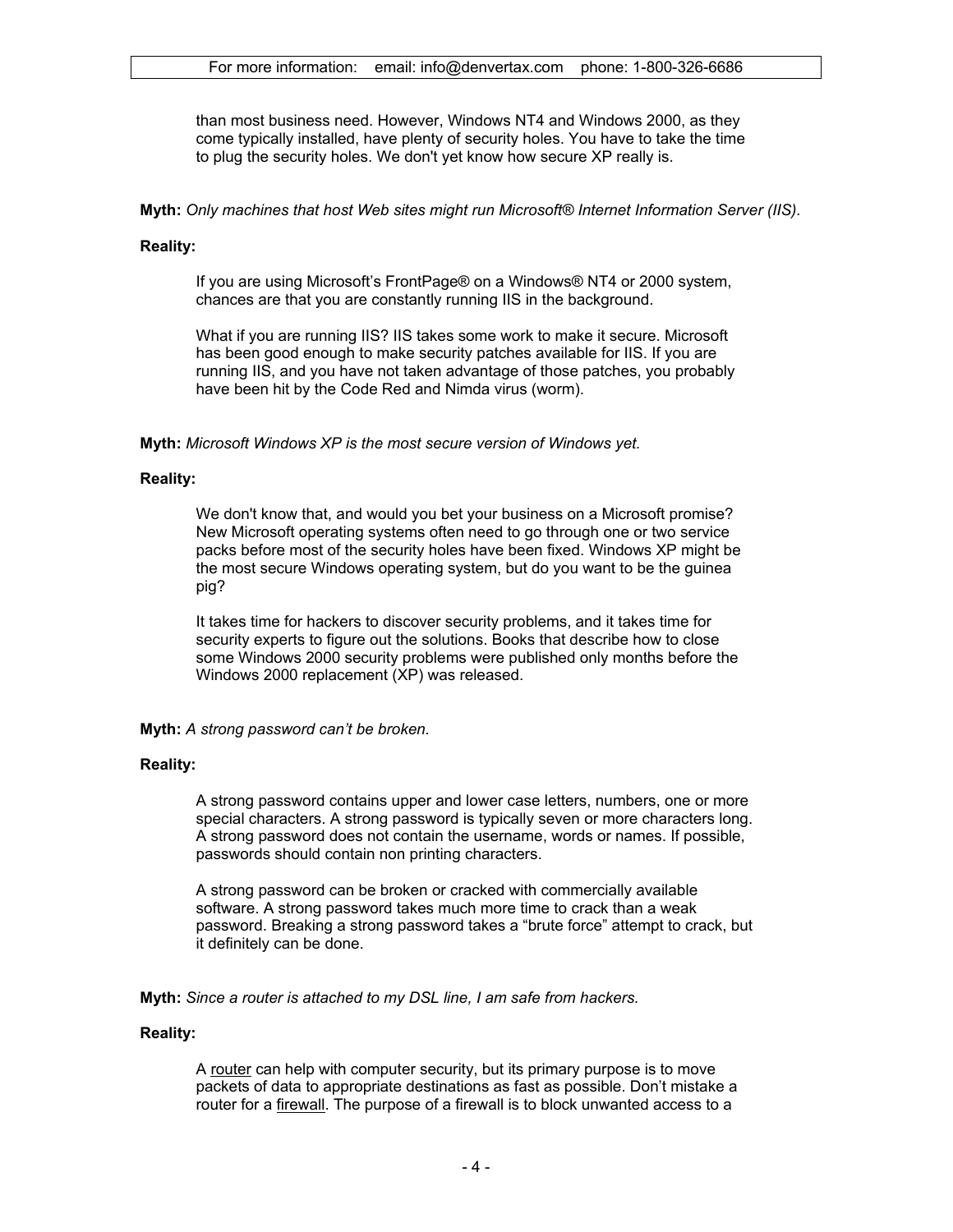network and to stop certain types of information from leaving a network. A properly configured firewall usually provides better security than a router.

With an always on 24/7 DSL line, a firewall should be used. A 24/7 DSL line is much easier to hack than an Internet connection that is only turned on when needed.

**Myth:** *The best rated firewall installed by an expert will protect a system or network.* 

## **Reality:**

Yes and no. Security holes in firewalls are discovered frequently. On occasion check to see if there is an update available for the firewall.

Also, firewalls are setup to permit various types of Internet traffic. It is possible for a hacker to get into the network using a permitted type of connection.

Think of computer security as an ongoing process rather than a one time project.

**Myth:** *If you have an Intrusion Detection System (IDS), you don't need a firewall.* 

## **Reality:**

Think of an IDS as a motion detector in a home security system. Think of a firewall as a solid door with a deadbolt. Would you leave your door wide open so the motion detector could warn the family? No, you would make sure the door is closed and locked. The IDS like a motion detector is useful, but it is neither the first line of defense nor the first security measure to consider.

**Myth:** *There is so much information going over the Internet that it is next to impossible to have someone eavesdrop on me.* 

## **Reality:**

There is something called a Man – In – The – Middle attack were someone "listens" to email or file transfers between two parties. There is actually software that can automatically read other's email and data transfers. When the software detects something that it is supposed to watch for, it saves the information for the hacker.

Targets could be email between lawyers, accountants and their clients. Targets could be businesses with new critical products.

**Myth:** *Security is about protecting your computers and data.* 

## **Reality:**

Computer systems security is more that protecting computers and data. For accounting firms, computer security is also about image, trust and confidentiality. An accounting firm is in trouble without a good image, trust and confidentiality. If someone steals client identities, an accounting firm can be in deep trouble. A business that relies on transmitting information to its business partners is in